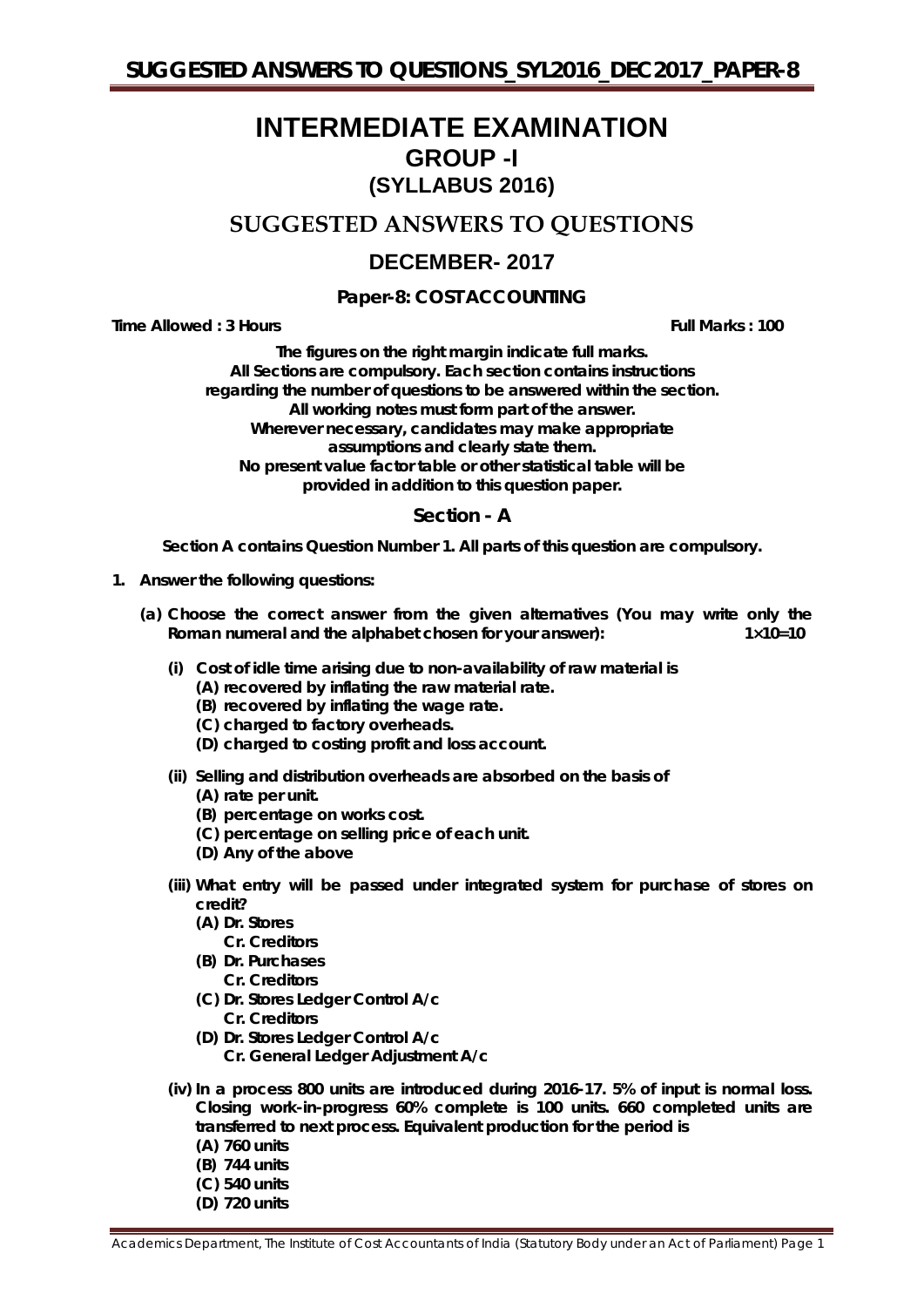- **(v) \_\_\_\_\_\_\_\_\_ deals with the principles and methods of determining the production or operation overheads.**
	- **(A) CAS-3**
	- **(B) CAS-5**
	- **(C) CAS-9**
	- **(D) CAS-16**
- **(vi) There is a loss as per financial accounts Rs.10,600, donations not shown in cost accounts** Rs. **6,000. What would be the profit or loss as per cost accounts?**
	- **(A) Loss** Rs. **16,600**
	- **(B) Profit** Rs. **16,600 (C) Loss** Rs. **4,600**
	- **(D) Profit** Rs. **4,600**
- **(vii)A hotel having 100 rooms of which 80% are normally occupied in summer and 25% in winter. Period of summer and winter be taken as 6 months each and normal days in a month be assumed to be 30. The total occupied room days will be**
	- **(A) 1525 Room days**
	- **(B) 18900 Room days**
	- **(C) 36000 Room days**
	- **(D) None of the above**

**(viii)A firm has fixed expenses** Rs. **90,000, sales Rs. 3,00,000 and profit** Rs. **60,000. The P/V ratio of the firm is**

- **(A) 10%**
- **(B) 20%**
- **(C) 30%**
- **(D) 50%**

**(ix) Marginal costing technique follows the following basis of classification:**

- **(A) Element-wise**
- **(B) Function-wise**
- **(C) Behaviour-wise**
- **(D) Identifiability-wise**
- **(x) Which of the following is not a potential benefits of using a budget?**
	- **(A) More motivated managers**
	- **(B) Enhanced co-ordination of firm activities**
	- **(C) Improved inter-departmental communication**
	- **(D) More accurate external financial statements**
- **(b) Match the statement in Column I with the most appropriate statement in Column II: (You may opt to write only the Roman numeral and the matched the alphabet instead of copying contents into the answer Books) 1x5=5**

|      | Column I                            | Column II                             |  |  |  |  |
|------|-------------------------------------|---------------------------------------|--|--|--|--|
|      | Component of Cost Sheet             | (A) High initial costs                |  |  |  |  |
| (ii) | <b>Objective of Cost Accounting</b> | (B) Classification of cost            |  |  |  |  |
|      | $(iii)$ CAS1                        | (C) In terms of completed units       |  |  |  |  |
|      | (iv) Equivalent Production          | (D) Reference to the job              |  |  |  |  |
| (v)  | De-merit of a centralized purchase  | (E) To determine the value of closing |  |  |  |  |
|      | organization                        | inventory                             |  |  |  |  |

**(c) State whether the following statements are 'True' or 'False':(You may write only the Roman numeral and whether True or False without copying the statements into the answer Books)** 1x5=5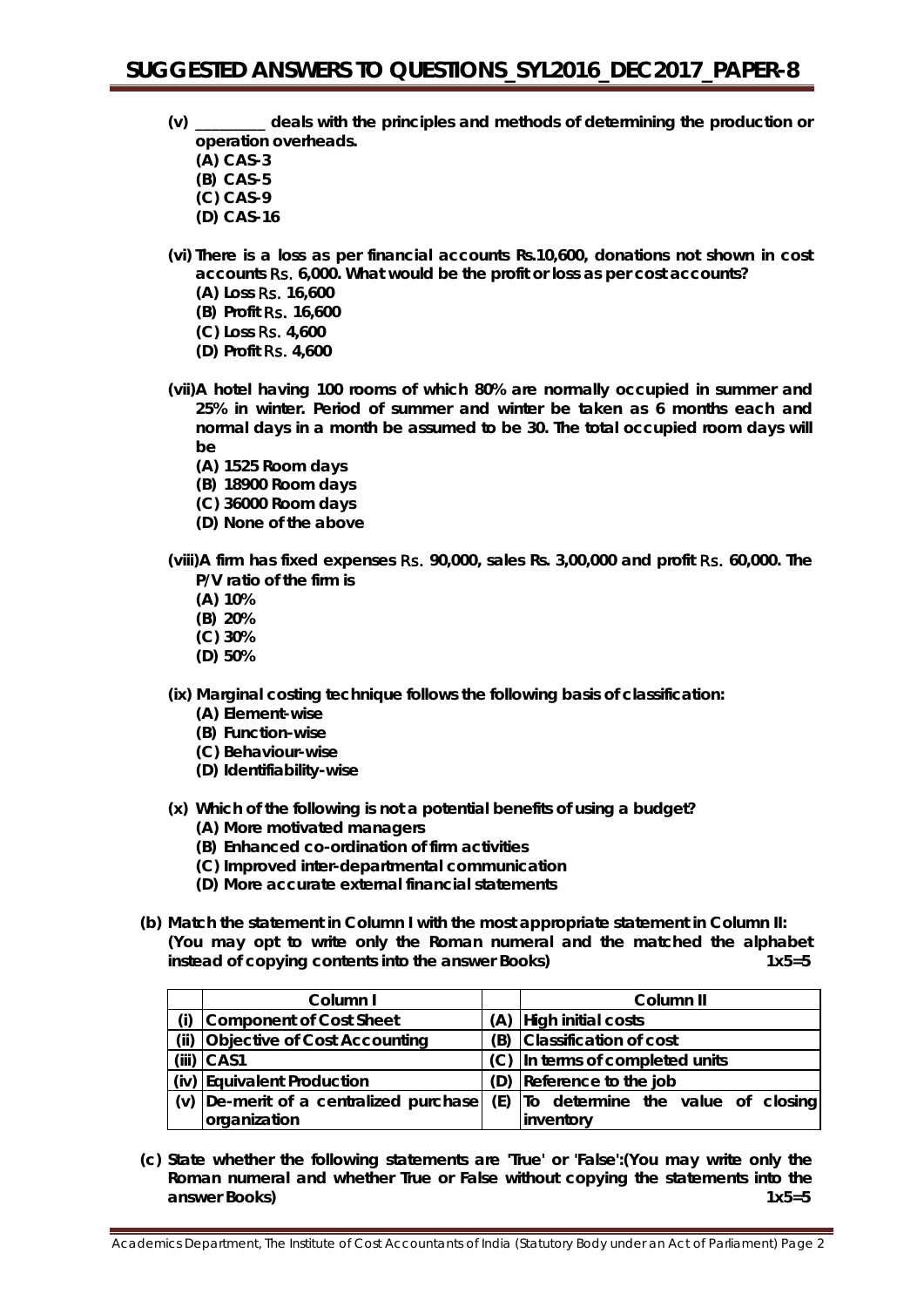- **(i) By-products may undergo further processing before sale.**
- **(ii) Materials which can be identified with the given product unit of cost centre is called as indirect materials.**
- **(iii) Increasing Labour Turnover increases the productivity of labour resulting in low costs.**
- **(iv) In case of materials that suffers loss in weight due to evaporation etc. the issue price of the materials is inflated to cover up the losses**
- **(v) Penalties and fines are included in cost accounts to determine the cost of production.**
- **(d) Fill in the blanks suitably: (You may write only the Roman numeral and content filling the blanks)** 1x5=5
	- **(i) In standard costs, \_\_\_\_\_\_\_\_\_\_ norm is applied as a scale of reference for assessing actual cost to serve as a basis of cost control.**
	- **(ii) Material Transfer Note is a \_\_\_\_\_\_\_\_\_\_ for transferring the materials from one job to other job.**
	- **(iii) One of the disadvantages of overtime working is incurring \_\_\_\_\_\_\_\_\_ labour cost.**
	- **(iv) CAS-2 deals with Cost Accounting Standard on \_\_\_\_\_\_\_\_\_\_\_ determination.**
	- **(v) Where the cost and financial accounts are maintained independently of each other, it is indispensable to \_\_\_\_\_\_ them, as there are differences in the profits of two sets of books.**

### **Answer:**

| 1. | $(a)$ (i) |        | (D) |
|----|-----------|--------|-----|
|    |           | (ii)   | (D) |
|    |           | (iii)  | (C) |
|    |           | (iv)   | (D) |
|    |           | (v)    | (A) |
|    |           | (vi)   | (C) |
|    |           | (vii)  | (B) |
|    |           | (viii) | (D) |
|    |           | (ix)   | (C) |
|    |           | (x)    | (D) |

(b)

|       | Column I                                         | Column II                                                       |
|-------|--------------------------------------------------|-----------------------------------------------------------------|
|       | Component of Cost Sheet                          | $(D)$ Reference to the job                                      |
| (ii)  | <b>Objective of Cost Accounting</b>              | $\vert$ (E) $\vert$ To determine the value of closing inventory |
| (iii) | CAS1                                             | $(B)$ Classification of cost                                    |
|       | (iv) Equivalent Production                       | $(C)$ In terms of completed units                               |
| (V)   | De-merit of a centralized (A) High initial costs |                                                                 |
|       | purchase organization                            |                                                                 |

- (c) (i) True
	- (ii) False
	- (iii) False
	- (iv) True
	- (v) False

#### (d) (i) predetermined

- (ii) document
- (iii) excess (or additional or more or higher)
- (iv) capacity
- (v) reconcile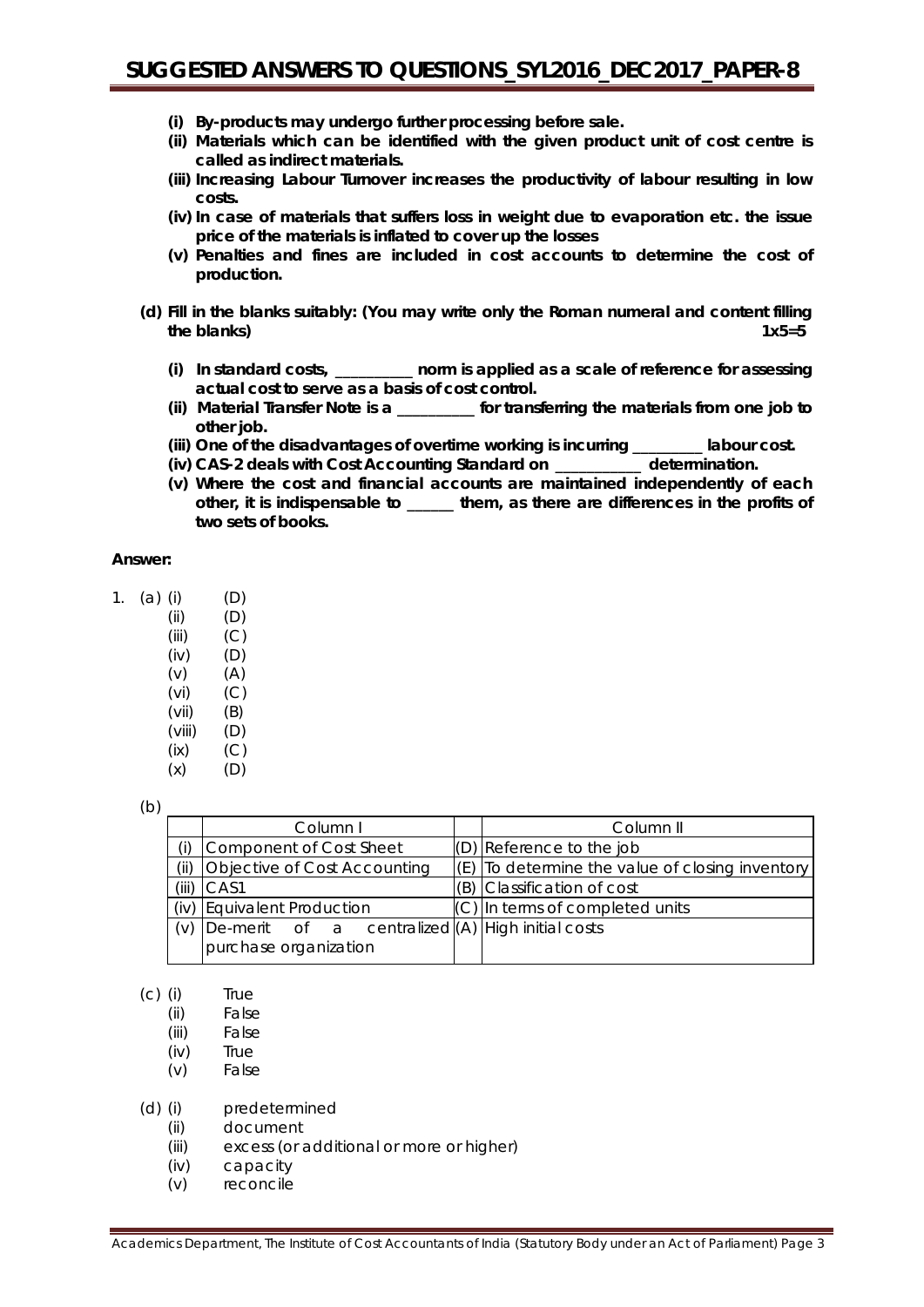### **Section - B**

*Answer any five questions from question numbers 2 to 8. Each question carries 15 marks. 15 x 5=75*

**2. (a) From the following particulars with respect to a particular item of materials of a manufacturing company, calculate the best quantity to order:**

| Ordering quantities (tonne) | Price per ton (Rs.) |
|-----------------------------|---------------------|
| Less than 250               | 6.00                |
| 250 but less than 800       | 5.90                |
| 800 but less than 2,000     | 5.80                |
| 2,000 but less than 4,000   | 5.70                |
| 4,000 and above             | 5.60                |

**The annual demand for the material is 4,000 tonnes. Stock holding costs are 25% of material cost p.a. The delivery cost per order is** Rs. **6.00. 8**

**(b) The summary as per primary distribution is as follows:**

**Production departments A-** Rs. **2,500; B-** Rs. **2,300 & C-** Rs. **1,700 Service departments** X**–**Rs. **700;** Y**–**Rs. **900 Expenses of service departments are distributed in the ratios of: X department: A- 20%, B- 40%, C- 30% and Y- 10% Y department: A- 40%, B- 20%, C- 20% and X- 20% Show the distribution of service costs among A, B and C under repeated distribution method. 7**

**Answer: 2. (a)**

Statement showing computation of total inventory cost at different order size

|       |                                                                                                                                                                                                                                                                                               | <b>Ordering Quantities</b> |           |        |                         |           |  |  |
|-------|-----------------------------------------------------------------------------------------------------------------------------------------------------------------------------------------------------------------------------------------------------------------------------------------------|----------------------------|-----------|--------|-------------------------|-----------|--|--|
|       | <b>Particulars</b>                                                                                                                                                                                                                                                                            | 200                        | 250       | 800    | 2,000                   | 4,000     |  |  |
|       | Purchasing cost                                                                                                                                                                                                                                                                               | 24,000                     | 23,600    | 23,200 | 22,800                  | 22,400    |  |  |
| (ii)  | No. of orders                                                                                                                                                                                                                                                                                 | 20                         | 16        | ხ      |                         |           |  |  |
| (iii) | <b>Ordering Cost</b>                                                                                                                                                                                                                                                                          | 120                        | 96        | 30     | 12                      |           |  |  |
| (iv)  | Average size of orders                                                                                                                                                                                                                                                                        | 100                        | 125       | 400    | 1,000                   | 2,000     |  |  |
| (v)   | Inventory carrying cost per unit                                                                                                                                                                                                                                                              | 1.5                        | 1.475     | 1.45   | 1.425                   | 1.4       |  |  |
|       |                                                                                                                                                                                                                                                                                               | (6x25%)                    | (5.9x25%) |        | $(5.8x25%)$ $(5.7x25%)$ | (5.6x25%) |  |  |
| (vi)  | Inventory carrying cost $(iv)x(v)$                                                                                                                                                                                                                                                            | 150                        | 184.375   | 580    | 1,425                   | 2,800     |  |  |
|       | (vii) $\vert$ Total inventory cost $(i) + (iii) + (vi)$                                                                                                                                                                                                                                       | 24,270                     | 23,880    | 23,810 | 24,237                  | 25,206    |  |  |
|       | $\sqrt{2}$ , $\sqrt{2}$ , $\sqrt{2}$ , $\sqrt{2}$ , $\sqrt{2}$ , $\sqrt{2}$ , $\sqrt{2}$ , $\sqrt{2}$ , $\sqrt{2}$ , $\sqrt{2}$ , $\sqrt{2}$ , $\sqrt{2}$ , $\sqrt{2}$ , $\sqrt{2}$ , $\sqrt{2}$ , $\sqrt{2}$ , $\sqrt{2}$ , $\sqrt{2}$ , $\sqrt{2}$ , $\sqrt{2}$ , $\sqrt{2}$ , $\sqrt{2}$ , |                            |           |        |                         |           |  |  |

For the above computations the best quantity to order is 800 units.

Note: Minimum ordering quantity assumed to be 200 tons; it may be any quantity below 250 tons, but the decision will remain same.

| k.           |
|--------------|
| ۰.<br>$\sim$ |

|   | Particulars                 | Production departments |                               |       | Service departments |        |
|---|-----------------------------|------------------------|-------------------------------|-------|---------------------|--------|
|   |                             | A                      | B                             |       | X                   |        |
|   |                             | Rs.                    | Rs.                           | Rs.   | Rs.                 | Rs.    |
|   | As per primary distribution | 2,500                  | 2,300                         | 1,700 | 700                 | 900    |
| 2 | Service Dept. X             | 140                    | 280                           | 210   | (700)               | 70     |
| 3 | Service Dept. Y             | 388                    | 194                           | 194   | 194                 | (970)  |
| 4 | Service Dept. X             | 38.8                   | 77.6                          | 58.2  | (194)               | 19.4   |
| 5 | Service Dept. Y             | 7.76                   | 3.88                          | 3.88  | 3.88                | (19.4) |
| 6 | Service Dept. X             | 0.776                  | 1.552                         | 1.164 | (3.88)              | 0.388  |
|   | Total                       |                        | 3,075.336 2,857.032 2,167.244 |       |                     | 0.388  |

It can be noticed that the undistributed balance in service department is very negligible and thus can be ignored for further distribution.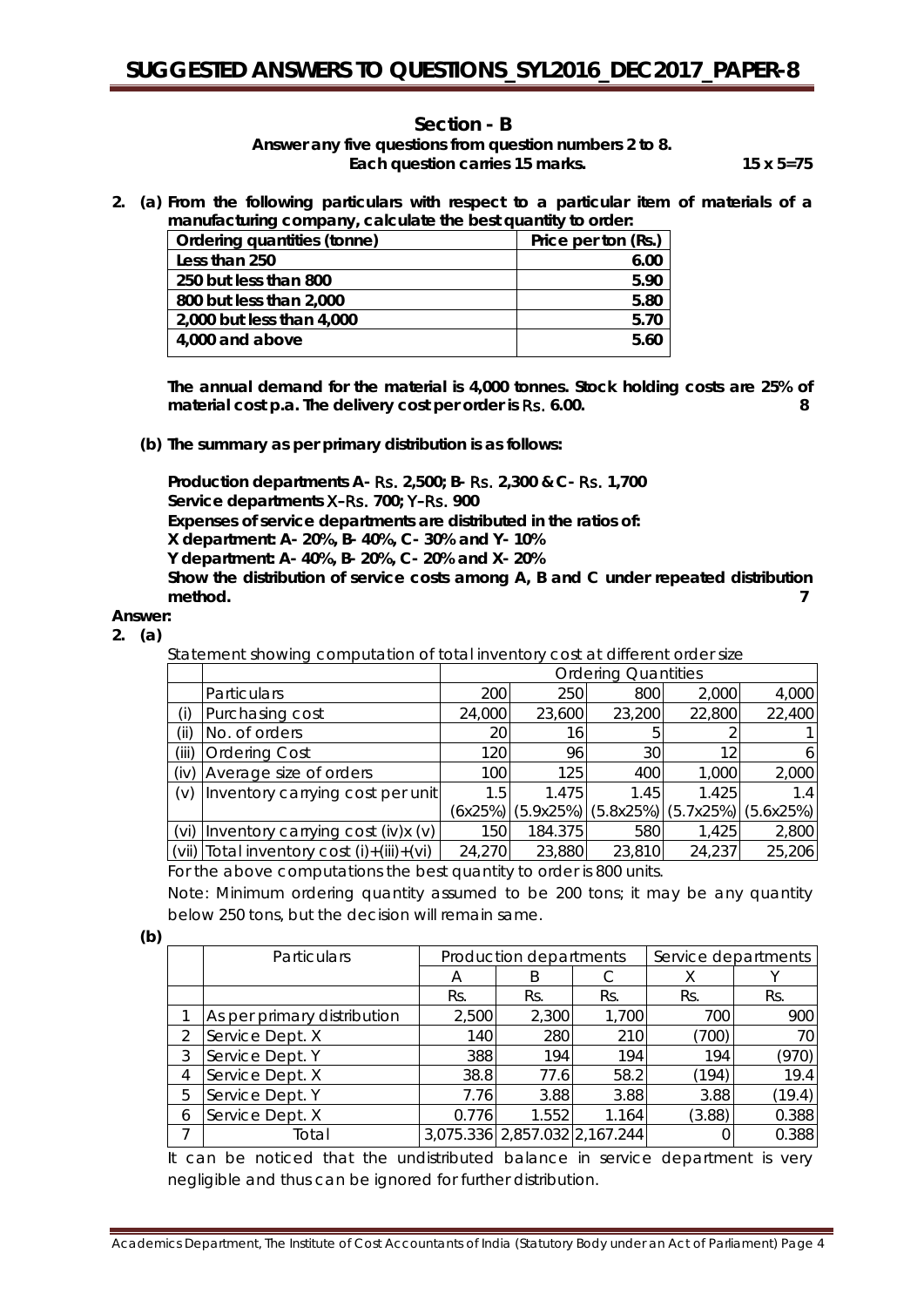**3. (a) How would you treat overtime in cost records as per CAS-7? 5**

**(b) The following is the Trading & Profit and Loss Account of Ram & Co.:**

| <b>Particulars</b>                  | Rs.       | <b>Particulars</b>                                                                     | Rs.       |
|-------------------------------------|-----------|----------------------------------------------------------------------------------------|-----------|
| To Materials consumed               |           | 23,01,000 By Sales (30000 units)                                                       | 48,75,000 |
| To Direct wages                     |           | 12,05,750 By Stock of Finished goods<br>(1000 units)                                   | 1,30,000  |
| To Production overheads             |           | ₹<br>6,92,250 By W.I.P:<br>Material<br>55,250<br>Wages<br>26,000<br>Prod. O. H. 16,250 | 97,500    |
| <b>To Administration Overheads</b>  |           | 3,10,375 By Interest on Bank deposit                                                   | 65,000    |
| To Selling & Distribution Overheads |           | $3,68,875$ By Dividends                                                                | 3,90,000  |
| To Preliminary expenses written off | 22,790    |                                                                                        |           |
| To Goodwill written off             | 45,000    |                                                                                        |           |
| To Fines                            | 3,250     |                                                                                        |           |
| To Interest of mortgage             | 13,000    |                                                                                        |           |
| To Loss on sale of machine          | 16,250    |                                                                                        |           |
| To Taxation                         | 1,95,000  |                                                                                        |           |
| <b>To Net Profit</b>                | 3,83,960  |                                                                                        |           |
|                                     | 55,57,500 |                                                                                        | 55,57,500 |

**Ram & Co. manufactures a standard unit. The cost accounting records of the firm shows the following information:**

**(i) Production overheads have been charged at 20% on prime cost.**

**(ii) Administration overheads have been recovered at** Rs. **9.75 per finished unit.**

**(iii) Selling and distribution overheads have been recovered at** Rs. **13 per unit sold. Required:**

- **(i) Prepare a statement showing cost and profit as per cost records.**
- **(ii) Prepare a statement reconciling the profit disclosed by cost accounts with that shown in financial accounts. 10**

#### **Answer:**

3. (a) **Treatment of overtime in Cost Records :** As per CAS-7, Overtime Premium shall be assigned directly to the cost object or treated as overheads depending on the economic feasibility and specific circumstances requiring such overtime.

When overtime is worked due to exigencies or urgencies of the work, the basic/normal payment is treated as Direct Labour Cost and charged to Production or cost unit on which the worker is employed. Whereas the amount of premium (extra amount) is treated as overhead.

If overtime is spent at the request of the customer, then the entire amount (including over time premium) is treated as direct wages and should be charged to the job.

When the overtime is worked due to lack of capacity as general policy of the company thenthe total amount paid is treated as direct wages which is computed at the estimated rate based on the figures of the previous years.

Overtime worked on account of the abnormal conditions such as flood, earthquake, etc., should not be charged to cost, but to Costing Profit and Loss Account if integrated accounts are maintained.

It will thus be seen that overtime involves payment of increased wages and should be resorted to only when extremely essential.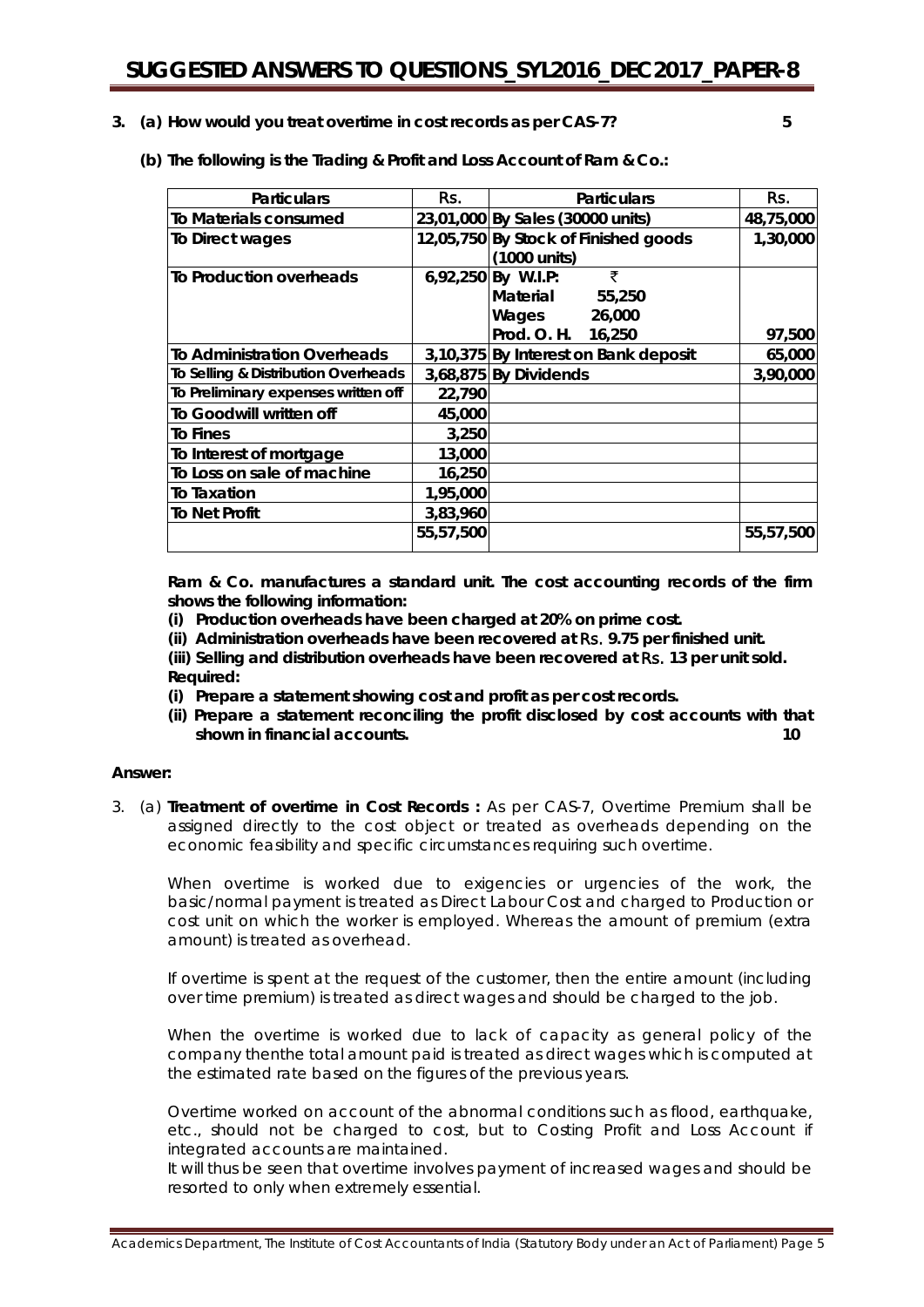| Production 31,000 units                            |           |              |            |  |
|----------------------------------------------------|-----------|--------------|------------|--|
| Particulars                                        |           | Amount (Rs.) |            |  |
|                                                    | Total     | W.I.P.       | Production |  |
| <b>Material Consumed</b>                           | 23,01,000 | 55,250       | 22,45,750  |  |
| Wages                                              | 12,05,750 | 26,000       | 11,79,750  |  |
| <b>Prime Cost</b>                                  | 35,06,750 | 81,250       | 34,25,500  |  |
| Add: Production Overhead (20% on prime cost)       | 7,01,350  | 16,250       | 6,85,100   |  |
| <b>Works Cost</b>                                  | 42,08,100 | 97,500       | 41,10,600  |  |
| Add: Administration Overhead @ Rs. 9.75 per unit   |           |              | 3,02,250   |  |
| <b>Cost of Production</b>                          |           |              | 44,12,850  |  |
| $44,12,850 \times 1,000$                           |           |              | 1,42,350   |  |
| 31,000<br>Less: Closing Stock =                    |           |              |            |  |
| <b>Production Cost of Goods Sold</b>               |           |              | 42,70,500  |  |
| Add: Selling and Distribution Overhead (30,000×13) |           |              | 3,90,000   |  |
| Cost of Sales                                      |           |              | 46,60,500  |  |
| Profit                                             |           |              | 2,14,500   |  |
| <b>Sales</b>                                       |           |              | 48,75,000  |  |

#### (b) (i) Statement Showing Cost and Profit in Cost Records

| (ii) | <b>Reconciliation Statement</b>                                                                         |          |            |
|------|---------------------------------------------------------------------------------------------------------|----------|------------|
|      | Particulars                                                                                             | Rs.      | Rs.        |
|      | Net Profit as per Cost Accounts                                                                         |          | 2,14,500   |
|      | Excess Production Overhead in Cost Records<br>Add:(i)<br>$[6,85,100 - (6,92,250 - 16,250 \text{ WIP})]$ | 9,100    |            |
|      | (ii) Excess selling overhead in Cost Records<br>$[3,90,000-3,68,875]$                                   | 21,125   |            |
|      | (iii) Interest on bank deposits not included in Cost Books                                              | 65,000   |            |
|      | (iv) Dividend not shown in Cost Books                                                                   | 3,90,000 | 4,85,225   |
|      |                                                                                                         |          | 6,99,725   |
|      | Less:(i)Administration Overhead under-recovered<br>in.<br>CostBooks (3,10,375 - 3,02,250)               | 8,125    |            |
|      | (ii)Closing<br>stock<br>Financial<br>overvalued<br>in<br>Books(1,42,350-1,30,000)                       | 12,350   |            |
|      | (iii) Preliminary expenses written off in Financial Books only                                          | 22,790   |            |
|      | Goodwill written off in Financial Books only<br>(iv)                                                    | 45,000   |            |
|      | Fines shown in Financial Books only<br>V)                                                               | 3,250    |            |
|      | (vi) Interest charged in Financial Books only                                                           | 13,000   |            |
|      | (vii)Loss on sale of machine shown in Financial Books only                                              | 16,250   |            |
|      | viii)Income tax provided in financial books only;                                                       | 1,95,000 | 3, 15, 765 |
|      | Profit as per Financial Books                                                                           |          | 3,83,960   |

- **4. (a) Component 'Citipride' is made entirely in cost centre 200. Material cost is 6 paise per component and each component takes 10 minutes to produce. The machine operator is paid 72 paise per hour, and machine hour rate is** Rs. **1.50. The setting up of the machine to produce the component 'Citipride' takes 2 hours 30 minutes. On the basis of this information, prepare a cost sheet showing the production and setting up cost, both in total and per component, assuming that a batch of:**
	- **(i) 10 components,**
	- **(ii) 100 components, and**
	- **(iii) 1000 components is produced. 9**

**(b) SG Ltd. manufactures product A which yields two by-products B and C. The actual joint expenses of manufacturing for a period were** Rs. **9,000. The profits on each product as a percentage of sales are 33-1/3%, 25% and 15% respectively.**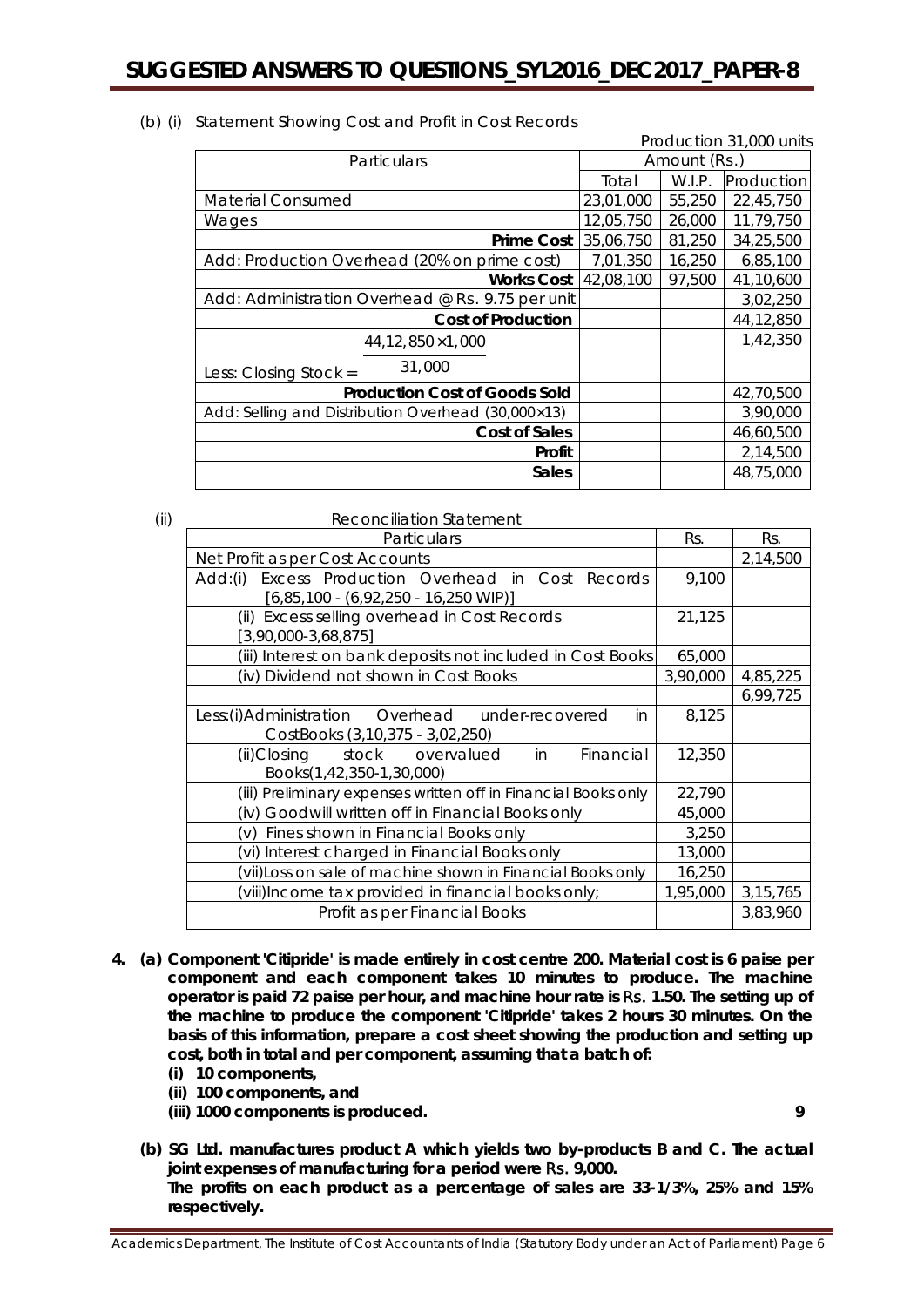| Products (Rs.)                     |       |       |       |  |  |  |
|------------------------------------|-------|-------|-------|--|--|--|
| <b>Particulars</b>                 | 'Α'   | 'В'   | 'C′   |  |  |  |
| Material                           | 100   | 75    | 25    |  |  |  |
| <b>Direct</b>                      | 200   | 125   | 50    |  |  |  |
| Overheads                          | 150   | 125   | 75    |  |  |  |
| Total                              | 450   | 325   | 150   |  |  |  |
| <b>Sales</b>                       | 6,300 | 4,800 | 2,500 |  |  |  |
| Apportion the joint expenses.<br>6 |       |       |       |  |  |  |

### **Subsequent expenses are as follows:**

# **Answer:**

4. (a)

Cost Sheet Component 'Citipride'

| Particulars                                            | <b>Batch Size</b> |               |       |                |        |                 |  |
|--------------------------------------------------------|-------------------|---------------|-------|----------------|--------|-----------------|--|
|                                                        |                   | 10 components |       | 100 components |        | 1000 components |  |
|                                                        | Total             | Per           | Total | Per            | Total  | Per             |  |
|                                                        | Rs.               | component     | Rs.   | component      | Rs.    | component       |  |
|                                                        |                   | Rs.           |       | Rs.            |        | Rs.             |  |
| A. Setting up Cost:                                    |                   |               |       |                |        |                 |  |
| Machine Operators wages<br>(2.5 hours @ Re. 0.72 p.h)  | 1.80              | 0.180         | 1.80  | 0.0180         | 1.80   | 0.00180         |  |
| Overheads 2.5 hours $@$                                | 3.75              | 0.375         | 3.75  | 0.0375         | 3.75   | 0.00375         |  |
| Rs. 1.50 p.h)                                          |                   |               |       |                |        |                 |  |
| Total of (A)                                           | 5.55              | 0.555         | 5.55  | 0.0555         | 5.55   | 0.00555         |  |
| <b>B. Production Cost:</b>                             |                   |               |       |                |        |                 |  |
| Material Cost @ Re. 0.06                               | 0.60              | 0.060         | 6.00  | 0.0600         | 60.00  | 0.06000         |  |
| per component                                          |                   |               |       |                |        |                 |  |
| MachineOperators Wages<br>[(Refer to Working Note (1)] | 1.20              | 0.120         | 12.00 | 0.1200         | 120.00 | 0.12000         |  |
| Overheads                                              |                   |               |       |                |        |                 |  |
| [(Refer to Working Note (2)]                           | 2.50              | 0.250         | 25.00 | 0.2500         | 250.00 | 0.25000         |  |
| Total of (B)                                           | 4.30              | 0.430         | 43.00 | 0.4300         | 430.00 | 0.43000         |  |
| C. Total Cost: $(A + B)$                               | 9.85              | 0.985         | 48.55 | 0.4855         | 435.55 | 0.43555         |  |

### Working Notes:

| 10 Components   | 100 Components   | 1000<br><b>Components</b>                                   |
|-----------------|------------------|-------------------------------------------------------------|
| 1.20            | 12.00            | 120.00                                                      |
| [(100/60)x0.72] | [(1000/60)x0.72] | [(10000/60)x0.72]                                           |
|                 |                  |                                                             |
|                 |                  |                                                             |
|                 |                  |                                                             |
|                 |                  |                                                             |
| 2.50            | 25.00            | 250.00                                                      |
|                 |                  |                                                             |
|                 |                  |                                                             |
|                 |                  |                                                             |
|                 |                  | $[(100/60)xRs.1.50][(1000/60)xRs.1.50][(10000/60)xRs.1.50]$ |

(b) Statement Showing Apportionment of Joint Expenses

| <b>Particulars</b>                 | А     |       | С     | Total  |
|------------------------------------|-------|-------|-------|--------|
| Sales                              | 6,300 | 4,800 | 2.500 | 13,600 |
| (-) Profit                         | 2.100 | 1,200 | 375   | 3,675  |
| Total Cost (Joint & Separate Cost) | 4,200 | 3,600 | 2,125 | 9,925  |
| Separate Expenses                  | 450   | 325   | 150   | 925    |
| Share of Joint Expenses            | 3,750 | 3.275 | 1.975 | 9,000  |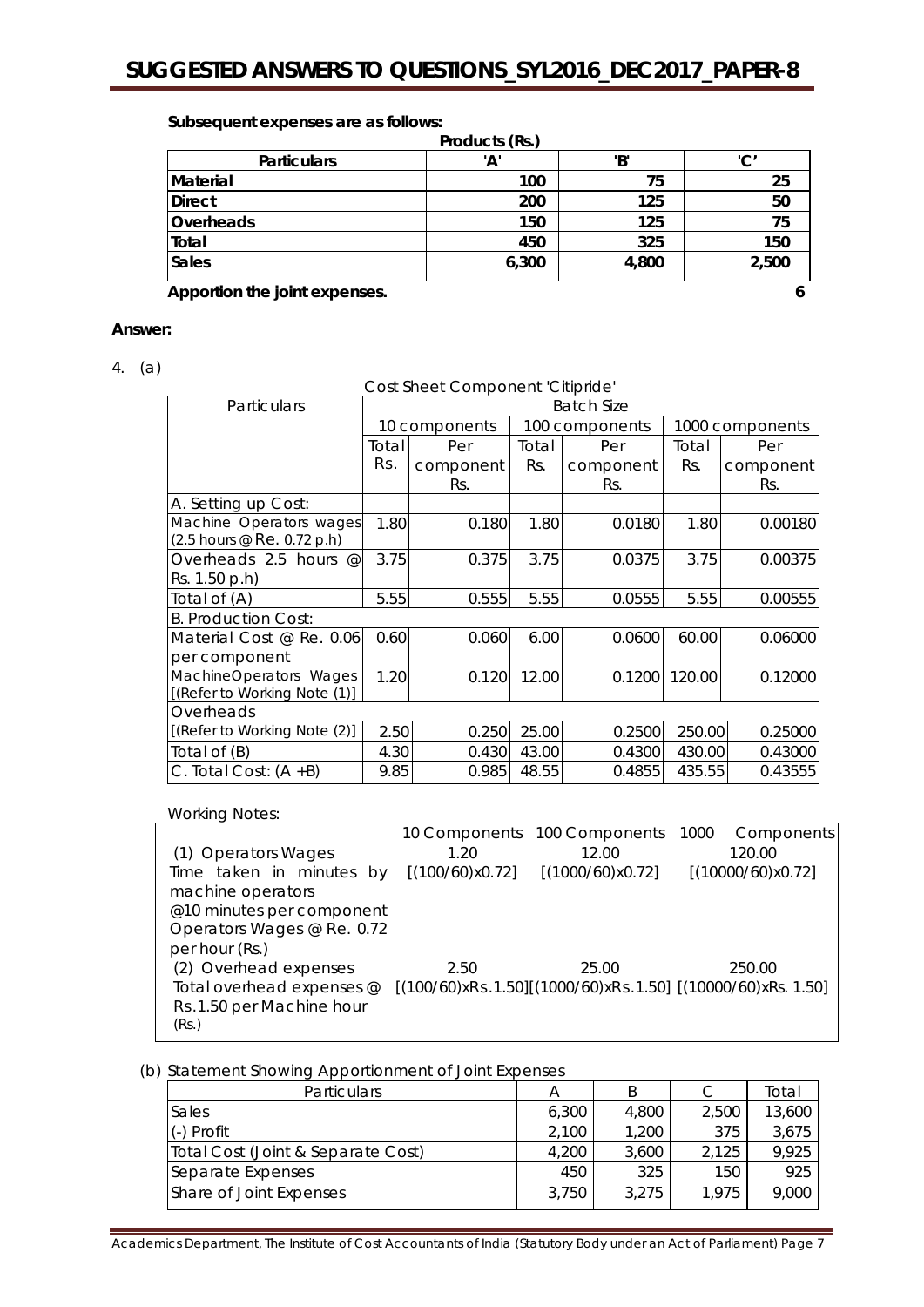- **5. (a) Shri Rajesh Agarwal has started transport business with a fleet of 10 taxies. The various expenses incurred by him are given below:**
	- **(i) Cost of each taxi** Rs. **3,00,000.**
	- **(ii) Salary of Office Staff** Rs. **5,000 p.m.**
	- **(iii) Salary of Garage's Supervisor** Rs. **10,000 p.m.**
	- **(iv) Rent of Garage** Rs. **5,000 p.m.**
	- **(v) Drivers Salary (per taxi)** Rs. **10,000 p.m.**
	- **(vi) Road Tax and Repairs per taxi Rs. 6,000 p.a.**

**(vii)Insurance premium @ 6% of cost p.a.**

**The life of a taxi is 300000 Km. and at the end of which it is estimated to be sold at** Rs. **25,000. A taxi runs on an average 6000 Km. per month of which 10% it runs empty, petrol consumption 11 Km. per litre of petrol costing Rs. 72 per litre. Oil and other sundry expenses amount to** Rs. **50 per 100 Km.**

**Calculate the effective cost of running a taxi per kilometre. If the hire charge is** Rs. **13 per kilometre on average, find out the profit that Shri Agarwal may expect to make in the firstyear of operation. 8**

**(b) A contractor has undertaken a construction work at a price of Rs. 5,00,000 and begun the execution of work on 1st January, 2016. The following are the particulars of the contract up to 31st December, 2016.**

| <b>Particulars</b>           | Amount (Rs.) | <b>Particulars</b>      | Amount (Rs.) |
|------------------------------|--------------|-------------------------|--------------|
| Machinery                    | 30,000       | Overheads               | 8,252        |
| <b>Materials</b>             | 1,70,698     | Materials returned      | 3,098        |
| Wages                        | 1,48,750     | <b>Work certified</b>   | 3,90,000     |
| Direct expenses              | 6,334        | Cash received           | 3,60,000     |
| Uncertified work             | 9,000        | Materials on 31.12.2016 | 3,766        |
| <b>Wages outstanding</b>     | 5,380        |                         |              |
| Value of plant on 31.12.2016 | 23,000       |                         |              |

**It was decided that the profit made on the contract in the year should be arrived at by deducting the cost of work certified from the total value of the architect's certificate, that1/3 of the profit so arrived at should be regarded as a provision against contingencies and that such provision should be increased by taking to the credit of Profit and Loss Account only such portion of the 2/3rd profit, as the cash received to the work certified. Prepare the Contract Account showing the profit on the Contract. 7**

### **Answer:**

5. (a) Statement showing computation of effective cost and profit for the year:

| Particulars                                                                                | Amount   | Amount   |
|--------------------------------------------------------------------------------------------|----------|----------|
|                                                                                            | (Rs.)    | (Rs.)    |
| Fixed expenses:                                                                            |          |          |
| Salary of staff                                                                            | 5,000    |          |
| Salary of garage supervisor                                                                | 10,000   |          |
| Rent of garage                                                                             | 5,000    |          |
| Driver Salary (10 x 10,000)                                                                | 1,00,000 |          |
| Road tax and repairs $(6,000 \times 10/12)$                                                | 5,000    |          |
| Insurance premium (3,00,000 x 6% x 10/12)                                                  | 15,000   | 1,40,000 |
| Fixed cost of 10 taxis per month                                                           |          |          |
| Cost per taxi = Rs. $1,40,000/10$ = Rs. $14,000$                                           |          |          |
| Cost per $km = 14,000/6,000 = 2.33$                                                        |          | 2.33     |
| (Alternatively, Fixed Cost per Taxi may be worked out directly)                            |          |          |
| <b>Running Costs:</b>                                                                      |          |          |
| Depreciation [(3,00,000-25,000) / 3,00,000]                                                |          | 0.92     |
| Petrol (72/11)                                                                             |          | 6.55     |
| Oil & sundry expenses (50/100)                                                             |          | 0.50     |
| Cost                                                                                       |          | 10.30    |
| Effective cost per $Km = 10.30 x (100/90)$                                                 |          | 11.44    |
| Profit for year = $(13.00 - 11.44) \times 10 \times 5,400 \times 12 = \text{Rs}.10,10,880$ |          |          |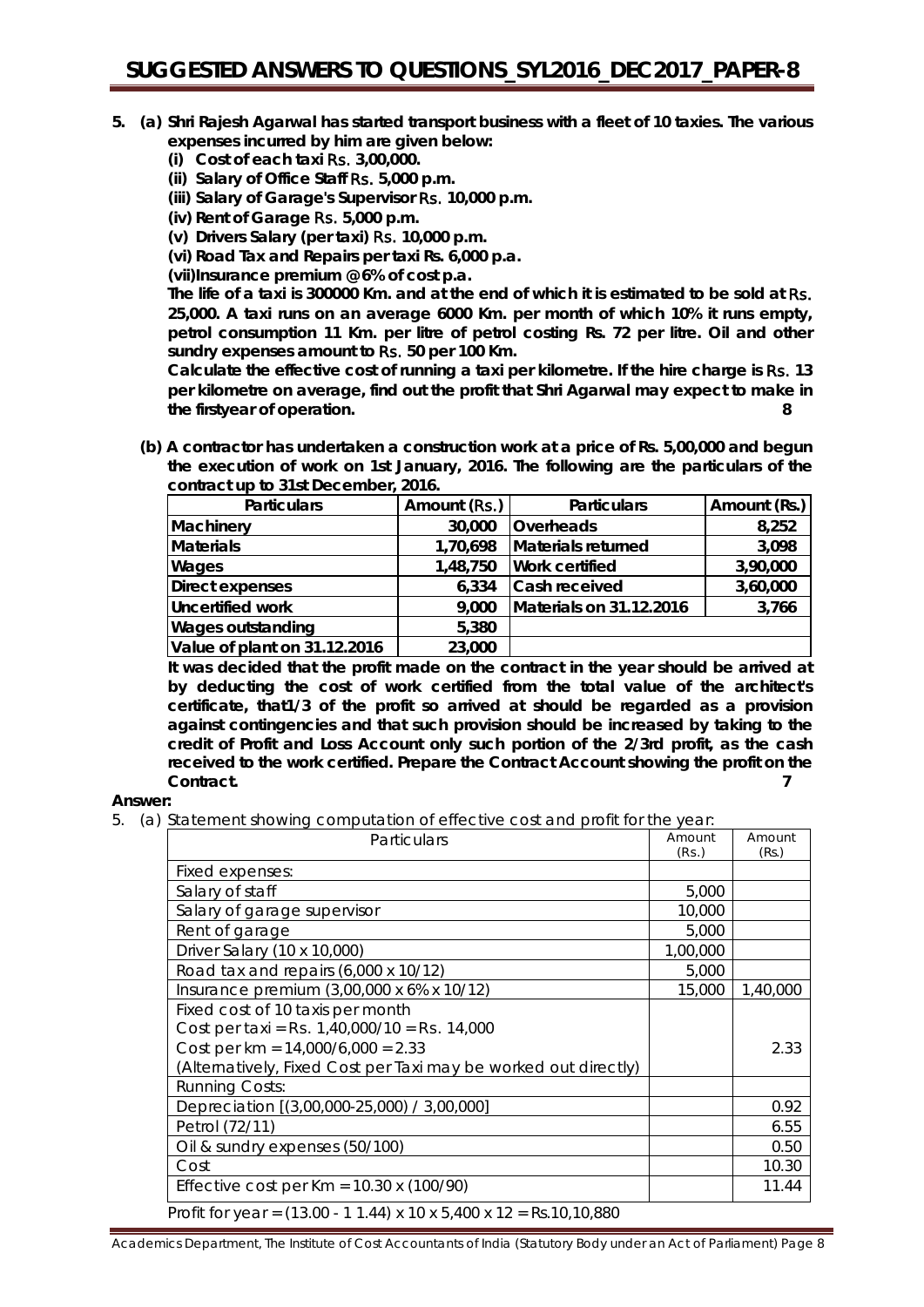(b)

### Contract Account

| Dr.                            |          |                            | Cr.      |
|--------------------------------|----------|----------------------------|----------|
| <b>Particulars</b>             | Amount   | <b>Particulars</b>         | Amount   |
|                                | (Rs.)    |                            | (Rs.)    |
| To, Machinery A/c              | 30,000   | By, Plant & Machinery A/c  | 23,000   |
| To, Materials A/c              | 1,70,698 | By, Materials returned A/c | 3,098    |
| To, Wages incl.outstanding A/c | 1,54,130 | By, Materials on hand A/c  | 3,766    |
| To, Direct Expenses A/c        | 6,334    | By, W.I.P A/c              | 3,99,000 |
| To, Overheads A/c              | 8,252    | Work certified 3,90,000    |          |
| To, P&L A/c                    | 36,585*  | Work uncertified 9,000     |          |
| To, Reserve c/d                | 22,865*  |                            |          |
|                                | 4,28,864 |                            | 4.28.864 |

**\*** Total Cost = Expenses before Profit and Reserve = Rs. 3,69,414 – Rs. 29,864 credits ∴ Total Expenses= Rs. 3,39,550 .

Hence, Total Cost = Rs. 3,99,000 WIP – Rs. 3,39,550 =Rs. 59,450  $\cap$ r

Alternatively, Total including WIP = Rs.  $4,28,864 -$  Rs.  $3,69,414 =$  Rs.  $59,450$ 

 $\frac{\text{Cash Received}}{\text{Work Certified}} = \frac{3,60,000}{3,90,000} = 0.92308$ ∴ Rs. 59,450 × 0.92308 = Rs. 54,877 ∴  $\frac{2\pi}{3}$  of Rs. 54,877 = Rs.36,585 Profit 3 Hence, Balance (Rs. 59,450 – Rs. 36,585)= Rs. 22,865 is Reserve

### **6. (a) Following particulars relate to a manufacturing factory for the month of March, 2017**

| Variable cost per unit | <b>Rs. 14</b>       |
|------------------------|---------------------|
| Fixed factory overhead | <b>Rs.</b> 5,40,000 |
| Fixed selling overhead | Rs. 2,52,000        |
| Sales price per unit   | <b>Rs. 20</b>       |

**(i) What is the break-even point expressed in rupee sales?**

**(ii) How many units be sold to earn a target net income of** Rs. **60,000 per month?**

**(iii) How many units must be sold to earn a net income of 25% on cost?** 

- **(iv) What should be the selling price per unit if break-even point is to be brought down to 120000 units? 8**
- **(b) There are three similar plants under one Corporate Management who wants them to be merged for better operation. The following are the details relating to these plants.**

|                       | <b>Plant A</b> | Plant B        | Plant C |
|-----------------------|----------------|----------------|---------|
| Capacity in Operation | 100%           | 70%            | 50%     |
|                       |                | (Rs. in lakhs) |         |
| Turnover              | 300            | 280            | 150     |
| Variable Cost         | 200            | 210            | 75      |
| <b>IFixed Cost</b>    | 70             | 50             |         |

**You are required to calculate:**

**(i) Capacity of merged plant to be operated to break-even;** 

**(ii) Profitability of working at 75% capacity;** 

**(iii) The turnover from the merged plant to give a profit of** Rs. **28 lakhs. 7**

#### **Answer:**

6. (a) (i) Calculation of BEP in rupee sales:

$$
P/V \text{ Ratio} = \frac{S \cdot V}{S} = \frac{20 \cdot 14}{20} \times 100 = 30\%
$$
\n
$$
BEP = \frac{F}{P/V \text{ Ratio}} = \frac{5,40,000 + 2,52,000}{30\%} = \text{Rs. } 26,40,000
$$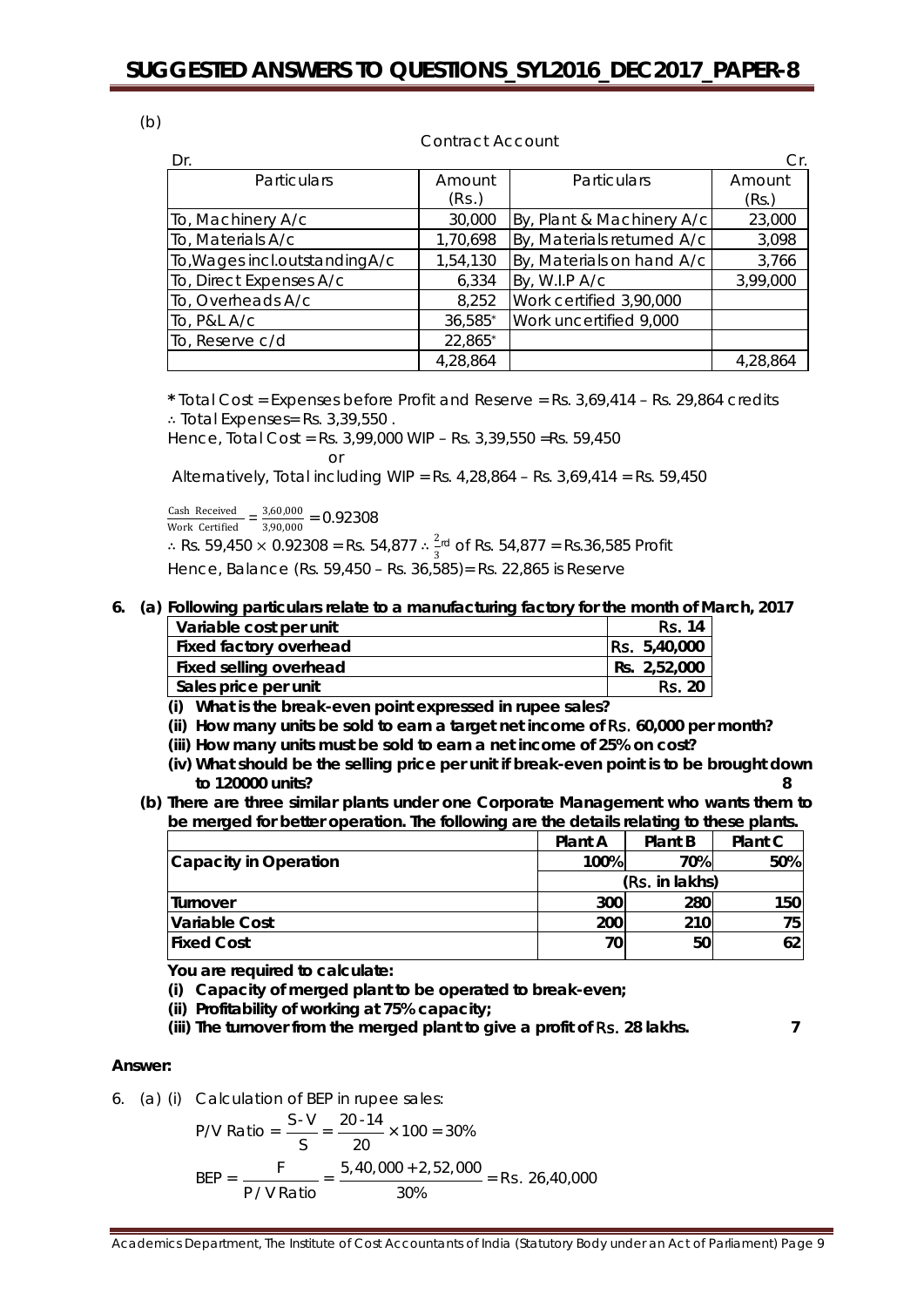- (ii) Sales to earn a target net income of Rs. 60,000 per month: Contribution per unit =  $Rs. 20 - Rs. 14 = Rs. 6$ . Sales in units =  $\frac{F + \text{Desired Profit}}{\text{Contribution per unit}} = \frac{7,92,000 + 60,000}{6}$  $= 1,42,000$  units. (Sales in Rupees =  $1,42,000 \times$  Rs. 20 = Rs. 28,40,000.)  $\rightarrow$  This is optional
- (iii) No. of units to be sold to earn a net income of 25% on cost: Profit @ 25% on cost means a profit @ 20% on Sales. Let sales be assumed as Rs. x; the desired profit will be 20% of x or .20x.

Now,  $x = \frac{F + \text{Desired Profit}}{F}$ P / V Ratio Or x= $\frac{7,92,000 + 0.20x}{1} \times \frac{100}{30}$ or  $30x = 7,92,00,000 + 20x$ or  $10x = Rs$ ,  $7.92,00,000$ or  $x = Rs$ , 79,20,000 No. of units to be sold =  $\frac{79,20,000}{20 (S.P. \text{per unit})}$  = 3,96,000 units

- (iv) Selling Price per unit if BEP is brought down to 1,20,000 units : Contribution per unit  $=\frac{\text{Fixed Cost}}{\text{BEP}$  in units  $= \frac{7,92,000}{1,20,000} = 6.60$  per unit.
	- Now, S.P. per unit =  $V + C = Rs.14 + Rs. 6.60 = Rs. 20.60$ .
- (b) Computation of Sales and Variable Costs for Plants B and C at 100 per cent capacity of working. (Rs. in lakhs)

| Capacity                             | Plant A | Plant B | Plant C | Merged Plant |
|--------------------------------------|---------|---------|---------|--------------|
|                                      | 100%    | 100%    | 100%    | 100%         |
| Sales                                | 300     | 400     | 300     | 1,000        |
| Less: Variable Cost at 100% Capacity | 200     | 300     | 150     | 650          |
| Contribution                         | 100     | 100     | 150     | 350          |
| Less: Fixed Cost                     | 70      | 50      | 62      | 182          |
| Profit                               | 30      | 50      | 88      | 168          |
|                                      |         |         |         |              |

(i) P/V Ratio = 
$$
\frac{\text{Continution}}{\text{Sales}} \times 100 = \frac{350}{1,000} \times 100 = 35\%
$$
  
BEP (in Rs.) = 
$$
\frac{\text{Fixed Cost}}{\text{P/V ratio}} = \frac{182}{35\%} = \text{Rs. } 520 \text{ lakh}
$$

Capacity of Rs. 520 lakhs to total sales Rs. 1,000 lakhs =  $\frac{520}{\sqrt{25}}$ 1,000  $\times$  100 = 52%.

- (ii) Sales at 75% capacity =  $Rs.$  750 lakhs P = (Sales × P/V ratio) – Fixed Cost  $= 750 \times \frac{35}{100}$  - 182 or 262.5 – 182 = **Rs.** 80.5 lakhs.
- (iii) Sales to earn a profit of Rs. 28 lakhs.  $\text{Sales} = \frac{\text{Fixed Cost} + \text{Desired Profit}}{P / \text{V Ratio}} = \frac{182 + 28}{35\%} = \frac{210}{35\%}$ = 600 lakhs.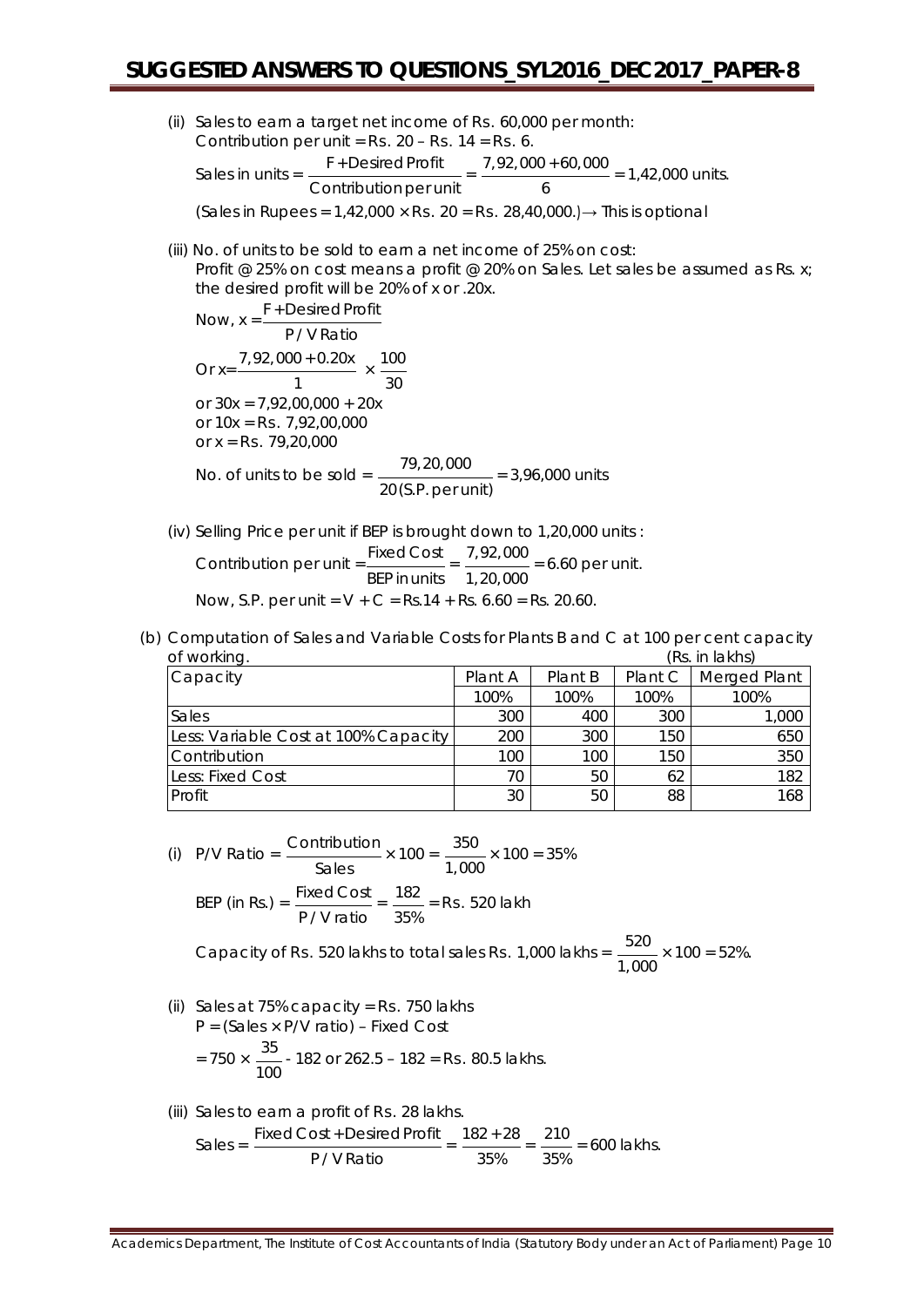**7. (a) The details regarding the composition and the weekly wage rates of labour force engaged on a job scheduled to be completed in 30 weeks are as follows:**

| Category of      | Standard                          |            | Actual         |                         |
|------------------|-----------------------------------|------------|----------------|-------------------------|
| <b>Workers</b>   | <b>Weekly Wage Rate</b><br>No. of |            | No. of         | <b>Weekly Wage Rate</b> |
|                  | <b>Workers</b>                    | per worker | <b>Workers</b> | per worker              |
| Skilled          | 75.                               | 60         |                | 70I                     |
| Semi-skilled     | 45                                | 40         | 30             | 50 l                    |
| <b>Unskilled</b> | 60                                | 30         | 80             | <b>20</b>               |

**The work is actually completed in 32 weeks.**

**Calculate the following Labour Variances:**

- **(i) Labour Cost Variance;**
- **(ii) Labour Rate variance;**
- **(iv) Labour Efficiency Variance;**
- **(v) Labour Revised Efficiency Variance;**
- **(v) Labour Mix Variance. 8**

- **(b) Three Articles X, Y and Z are produced in a factory. They pass through two cost centers A and B. From the data furnished, compile a statement for budgeted machine utilization in both the centers.**
	- **(i) Sales budget for the year:**

| Product   Annual Budgeted | Opening stock of          | Closing stock                |
|---------------------------|---------------------------|------------------------------|
| Sales (units)             | finished products (units) |                              |
| 4800                      | 600                       | Equivalent to 2 months sales |
| 2400                      | 300                       | - Do --                      |
| 2400                      | 800                       | - Do --                      |

**(ii) Machine hours per unit of product:**

|                                 | Product  | Cost centers |     |  |  |  |
|---------------------------------|----------|--------------|-----|--|--|--|
|                                 |          |              |     |  |  |  |
|                                 | x        | 30           | 70  |  |  |  |
|                                 |          | 200          | 100 |  |  |  |
|                                 | 20<br>30 |              |     |  |  |  |
| (iii) Total number of machines: |          |              |     |  |  |  |

|                                                                                                         | ווי וטנפו וושנוווטכו טו ווופוטו ווויכא |  |     |  |  |
|---------------------------------------------------------------------------------------------------------|----------------------------------------|--|-----|--|--|
|                                                                                                         | <b>Cost Centre:</b>                    |  | 338 |  |  |
|                                                                                                         |                                        |  | 305 |  |  |
|                                                                                                         | Total                                  |  | 643 |  |  |
| $\mathcal{N}$ . The set of $\mathcal{N}$<br>the company of the company of the company of the company of |                                        |  |     |  |  |

**(iv) Total working hours during the year: Estimated 2100 hours per machine7**

#### **Answer:**

7. (a) Computation of Standard and Actual Time

| Category           | Standard Time (ST) | Actual Time (AT)       |
|--------------------|--------------------|------------------------|
| <b>Skilled</b>     | $75x30 = 2.250$    | $70 \times 32 = 2.240$ |
| <b>Semiskilled</b> | 45 x30= 1.350      | $30x32 = 960$          |
| I Unskilled        | $60x30 = 1.800$    | $80x32 = 2.560$        |

### Computation of Standard Cost and Actual Cost

| Category    | Standard |         |          |       | Revised |          |            |
|-------------|----------|---------|----------|-------|---------|----------|------------|
| of Worker   | Time     | Rate    | Cost     | Time  | Rate    | Cost     | Time       |
|             | ST       | SR(Rs.) | SC(Rs.)  | AT    | AR(Rs.) | AC(Rs.)  | <b>RST</b> |
|             |          |         |          |       |         |          |            |
| Skilled     | 2,250    | 60      | 1,35,000 | 2,240 | 70      | 1,56,800 | 2,400      |
| Semiskilled | 1,350    | 40      | 54,000   | 960   | 50      | 48,000   | 1,440      |
| Unskilled   | 1800     | 30      | 54,000   | 2,560 | 20      | 51,200   | 1,920      |
| Total       | 5,400    |         | 2,43,000 | 5,760 |         | 2,56,000 | 5,760      |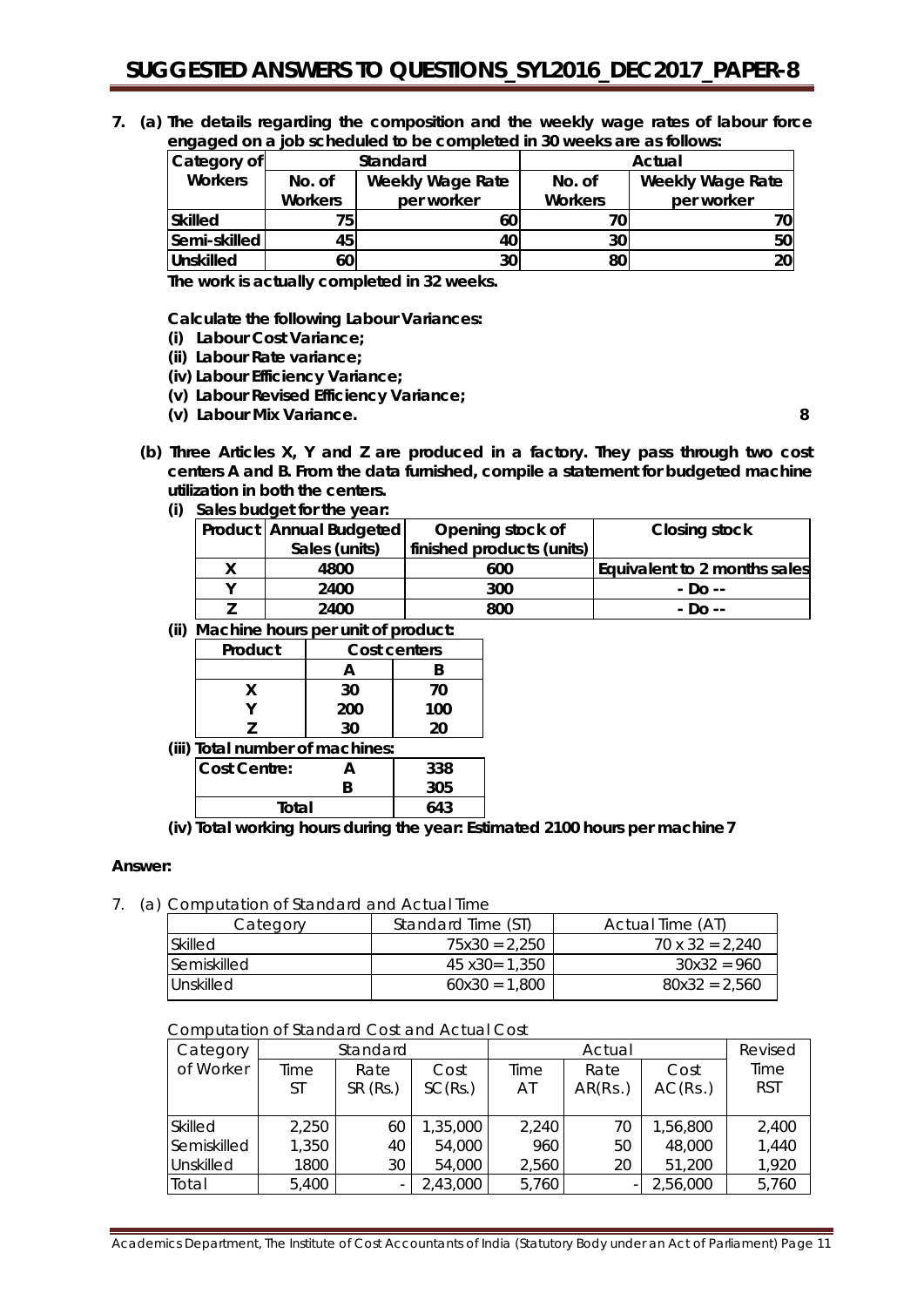### **Computation of Revised Standard Time (RST)**

| Skilled worker                                                                      | : $\frac{2,250}{1} \times 5,760 = 2,400$ Hours<br>5,400                                                                                                                                                                                                     |
|-------------------------------------------------------------------------------------|-------------------------------------------------------------------------------------------------------------------------------------------------------------------------------------------------------------------------------------------------------------|
| Semi-skilled worker                                                                 | : $\frac{1,350}{1,000} \times 5,760 = 1,440$ Hours<br>5,400                                                                                                                                                                                                 |
| Unskilled worker                                                                    | : $\frac{1,800}{1}$ × 5,760 = 1,920 Hours<br>5,400                                                                                                                                                                                                          |
| <b>Computation of Variances</b>                                                     |                                                                                                                                                                                                                                                             |
|                                                                                     | (i) LCV (Labour Cost Variance) = TSC - TAC = $2,43,000$ - $2,56,000$ = Rs. 13,000 (A)                                                                                                                                                                       |
| (ii) LRV (Labour Rate Variance) = AT(SR-AR)<br>Skilled Worker<br>Semiskilled Worker | $: 2,240$ (60 – 70) = <b>Rs.</b> 22,400 (A)<br>$.960$ $(40 - 50) =$ <b>Rs.</b> 9,600 (A)<br>Unskilled Worker : $2,560$ (30 – 20) = Rs. 25,600 (F) = Rs. 6,400 (A)                                                                                           |
| <b>Skilled Worker</b><br><b>Unskilled Worker</b>                                    | (iii) LEV (Labour Efficiency Variance) = SR(ST-AT)<br>$: 60 (2,250 - 2,240) = \text{Rs.}600 \text{ (F)}$<br>Semiskilled Worker : 40(1,350 - 960) = Rs. 15,600 (F)<br>: $30(1,800 - 2,560) = \text{Rs. } 22,800 \text{ (A)} = \text{Rs. } 6,600 \text{ (A)}$ |
| <b>Skilled Worker</b><br><b>Unskilled Worker</b>                                    | (iv) LREV (Labour Revised Efficiency Variance) = SR (ST - RST)<br>: $60(2,250 - 2,400) =$ <b>Rs.</b> 9,000 (A)<br>Semiskilled Worker : $40(1,350 - 1,440) =$ Rs. 3,600 (A)<br>: $30(1,800 - 1,920) =$ <b>Rs.</b> $3,600$ (A) = Rs. 16,200 (A)               |
| <b>Skilled Worker</b><br><b>Unskilled Worker</b>                                    | (v) LMV (Labour Mix Variance) = SR (RST - AT)<br>$:60(2,400 - 2,240) =$ <b>Rs.</b> 9,600 (F)<br>Semiskilled Worker : 40(1,440 - 960) = Rs. 19,200 (F)<br>: $30(1,920 - 2,560) =$ <b>Rs.</b> $19,200 (A) =$ <b>Rs.</b> 9,600 (F)                             |

### (b) Calculation of Units of Production of Different Products

| <b>Particulars</b>  | Product X | Product Y | Product Z |
|---------------------|-----------|-----------|-----------|
| Sales               | 4800      | 2400      | 2400      |
| Add: Closing Stock  | 800       | 400       | 400       |
|                     | 5600      | 2800      | 2800      |
| Less: Opening Stock | 600       | 300       | 800       |
| Production          | 5000      | 2500      | 2000      |

| Cost Centres $\rightarrow$                             | Α        |          |        |              | B        |          |       |              |
|--------------------------------------------------------|----------|----------|--------|--------------|----------|----------|-------|--------------|
| Product $\rightarrow$                                  | X        | v        | Z      | <b>TOTAL</b> | X        | Υ        |       | <b>TOTAL</b> |
| Particulars $\downarrow$                               |          |          |        |              |          |          |       |              |
| (i) Production<br>(units)                              | 5000     | 2500     | 2000   |              | 5000     | 2500     | 2000  |              |
| (ii) Hours per unit                                    | 30       | 200      | 30     |              | 70       | 100      | 20    |              |
| (iii) Total Machine<br><b>Hours</b>                    | 1,50,000 | 5,00,000 | 60,000 | 7,10,000     | 3,50,000 | 2,50,000 | 40000 | 6,40,000     |
| (iv)<br>Utilisation of<br>Number of<br><b>Machines</b> | 71       | 238      | 29     | 338          | 167      | 119      | 19    | 305          |

### Machine Utilisation Budget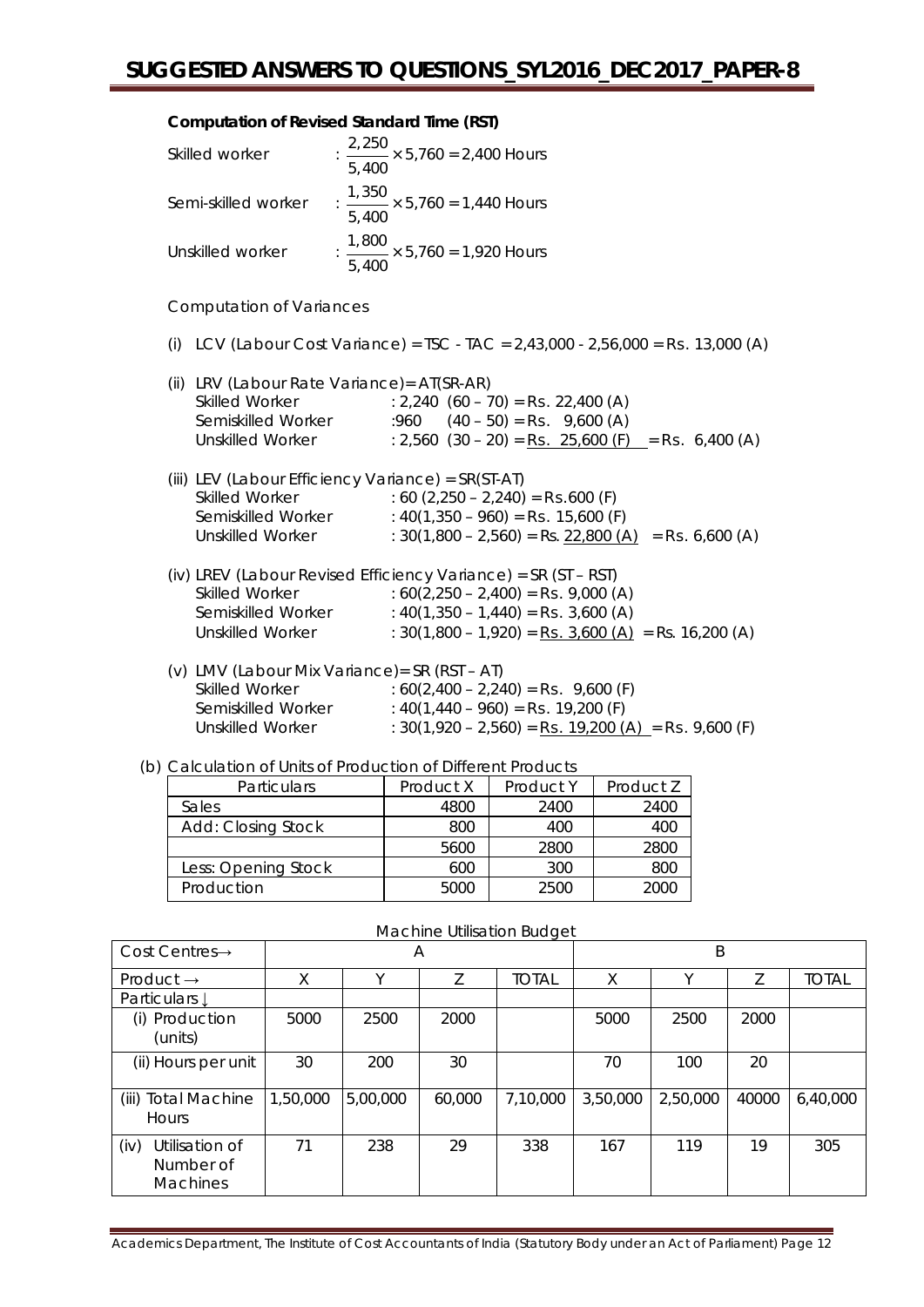- **8. Answer** *any three* **out of the following four questions: 5×3=15**
	- **(a) "Cost Accounting and Management Accounting are inter-dependent." Do you agree, discuss.**
	- **(b) Differentiate between Operation Cost and Operating Cost.**
	- **(c) Enumerate the need for predetermined overhead rate.**
	- **(d) What is Responsibility Accounting? Also state the Principles of Responsibility Accounting.**

### **Answer:**

8. (a) **Cost Accounting:** In cost accounting, primary emphasis is on cost and it deals with its collection, analysis, relevance, interpretation and presentation for various problems of management.

**Management Accounting:** It utilizes the principles and practices of financial accounting and cost accounting in addition to other management techniques for efficient operations of a concern. It widely uses different techniques from various branches of knowledge like Statistics, Mathematics, Economics, Law and Psychology to assist the management in its task of maximizing profits or minimizing losses. The main thrust in management accounting is towards determining policy and formulating plans to achieve desired objectives of management.

From the above discussion it may be concluded that cost accounting and management accounting are inter-dependent, greatly related and inseparable.

### (b) **Operation Cost:**

Operation cost is the cost of a specific operation involved in a production process or business activity. The cost unit in this method is the operation, instead of process. When the manufacturing method of a concern consists of a number of distinct operations, operating costing is suitable.

### **Operating Cost:**

Operating cost is the cost incurred in conducting a business activity. It refers to the cost of concerns which do not manufacture any product but which provide services. Industries and establishments like power house, transport and travel agencies, hospitals, schools etc. which undertake services rather than the manufacture of products, ascertain operating costs. The cost units used are Kilo Watt Hour (KWH), Passenger Kilometre and Bed in the Hospital etc.

Operation costing method constitutes a distinct type of costing but it may also be classed as a variant of process cost since costs in this method are usually compiled for a specified period.

### **(c) Need for predetermined Overhead Rate:**

Predetermined Overhead Rate is needed for the following reasons:

- i) actual Rate can be determined only after the overheads have been incurred
- ii) to avoid delay in computing cost
- iii) to prepare Quotations in time and quickly
- iv) actual Overhead Rate may fluctuate from period to period. But in case of predetermined rate, it is not so.
- v) to ensure cost control.

### **OR**

### **As per study material as under:**

Advantages of Predetermined Overhead Rate:

i) Enables prompt preparation of cost estimates, quotations and fixation of selling prices.